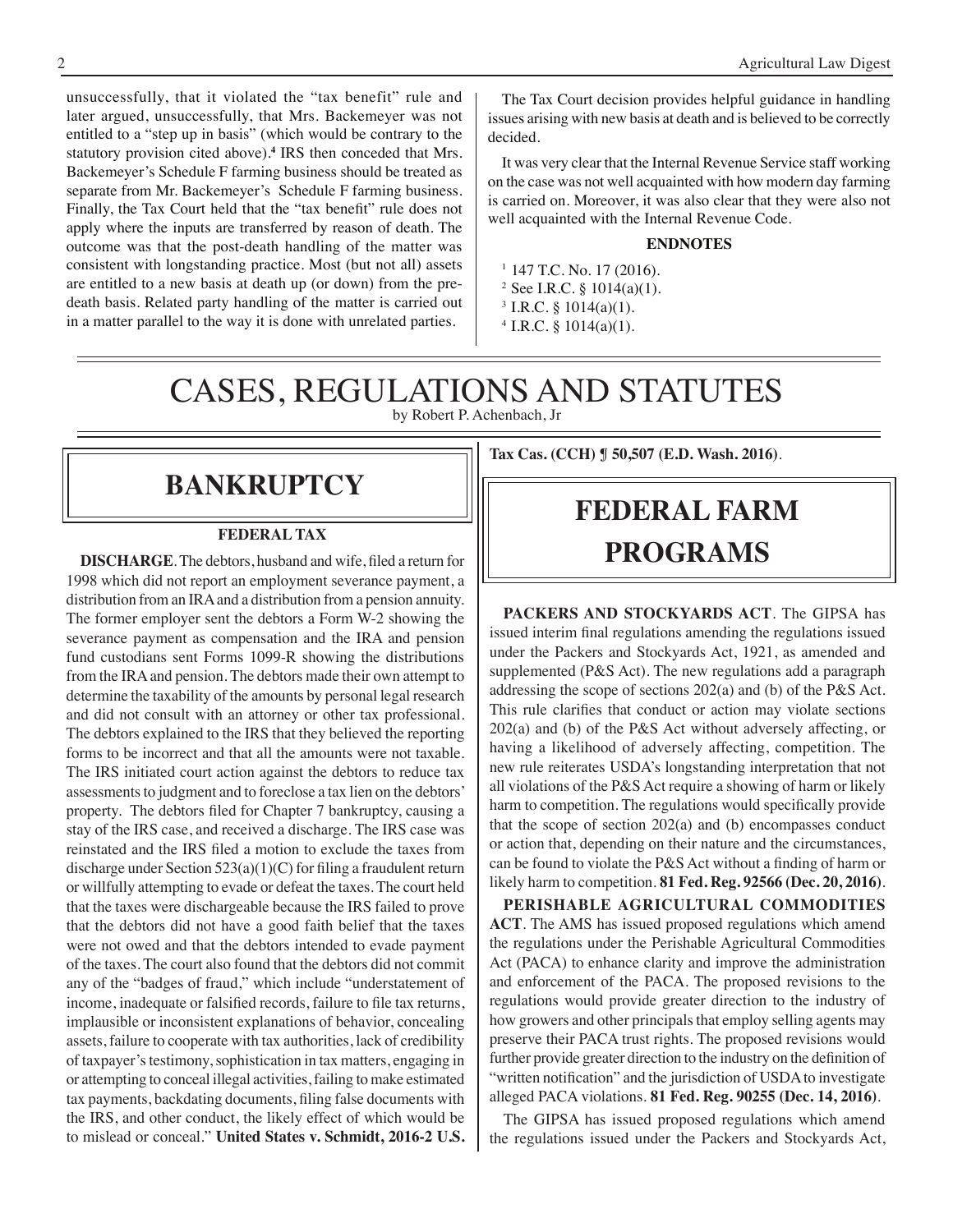1921, as amended and supplemented (P&S Act). The proposed amendments would identify criteria that the Secretary may consider when determining whether a live poultry dealer's use of a poultry grower ranking system for ranking poultry growers for settlement purposes is unfair, unjustly discriminatory, or deceptive or gives an undue or unreasonable preference, advantage, prejudice, or disadvantage. The proposed amendments would also clarify that absent demonstration of a legitimate business justification, failing to use a poultry grower ranking system in a fair manner after applying the identified criteria is unfair, unjustly discriminatory, or deceptive and a violation of section 202(a) of the P&S Act regardless of whether it harms or is likely to harm competition. **81 Fed. Reg. 92723 (Dec. 20, 2016)**.

## **FEDERAL ESTATE AND GIFT taxation**

**PORTABILITY**. The decedent died, survived by a spouse, on a date after the effective date of the amendment of I.R.C. § 2010(c), which provides for portability of a "deceased spousal unused exclusion" (DSUE) amount to a surviving spouse. The decedent's estate did not file a timely Form 706 to make the portability election. The estate discovered its failure to elect portability after the due date for making the election. The estate represented that the value of the decedent's gross estate was less than the basic exclusion amount in the year of the decedent's death including any taxable gifts made by the decedent. The IRS granted the estate an extension of time to file Form 706 with the election. **Ltr. Rul. 201651006, Sept. 7, 2016; Ltr. Rul. 201651007, Sept. 7, 2016; Ltr. Rul. 201650004, Aug. 12, 2016, Ltr. Rul. 201650009, Aug. 11,**

#### **2016.**

In a Chief Counsel Advice letter, the IRS stated: "If the taxpayer had a GROSS ESTATE of more than \$5 million – no relief is available to him at all, even if the estate is nontaxable due to the marital deduction. The taxpayer had an absolute obligation to file a Form 706 within 9 months of date of death and having failed to do so, the election for portability is missed. If the taxpayer had a GROSS ESTATE of less than \$5 million, having missed the ability of timely filing a Form 706, the taxpayer's only recourse for obtaining the portability election is to seek relief through the private letter ruling process. The relief will likely be granted. Merely filing a late Form 706 would be ineffective in making this election and the election will not be respected." **CCA 201650017, Oct. 14, 2016**.

**SPECIAL USE VALUATION**. The decedent's estate executor filed the Form 706 late and included a request for a 12-month extension of time to make the special use valuation election. However, the executor failed to comply with all the requirements of Treas. Reg. § 301.9100-2. Treas. Reg. § 301.9100-2(a)(2)(vii) provides an automatic 12-month extension of time to make the estate tax election to specially value qualified real property (where the IRS has not yet begun an examination of the filed return) under

I.R.C.§ 2032A(d)(1) provided the taxpayer takes corrective action as defined in Treas. Reg. § 301.9100-2(c). Under Treas. Reg. § 301.9100-2(c), corrective action means, for those elections required to be filed with a return, filing an original or an amended return for the year the regulatory or statutory election should have been made with attachment of the appropriate form or statement for making the election. The IRS ruled that, because the intended to make the election prior to the IRS examination of the Form 706 and immediately sought an extension of time after the IRS ruled the election invalid, the estate would be granted an extension of time to file the special use valuation election. **Ltr. Rul. 201652017, Sept. 19, 2016**.

**TRUSTS**. The taxpayer established an irrevocable trust for the benefit of the taxpayer, the taxpayer's spouse, mother, and two minor children. The trust provided that a distribution committee be formed which consisted of the taxpayer, the mother, spouse and the guardians for the children. The distribution committee has authority to make distributions as follows: "(1) At any time, Trustee, pursuant to the direction of a majority of the Distribution Committee, with the written consent of Grantor, shall distribute to any beneficiary such amounts of the income or principal as directed by the Distribution Committee (Grantor's Consent Power); (2) At any time, Trustee, pursuant to the direction of all of the Distribution Committee members, other than Grantor, shall distribute to any beneficiary such amounts of the net income or principal as directed by the Distribution Committee (Unanimous Member Power); and (3) At any time, Grantor, in a nonfiduciary capacity, may direct the Trustee to distribute to any one or more beneficiary other than Grantor, such amounts of the principal (including the whole thereof) as Grantor deems advisable to provide for the health, maintenance, support and education of the beneficiaries(Grantor's Sole Power)." The IRS ruled that, during the existence of the distribution committee, no trust income, deductions or credits were included in the taxpayer income, deductions or credits. The IRS also ruled that contributions to the trust by the taxpayer were not completed gifts since the taxpayer retained power over trust distributions. However, distributions made under the grantor consent power and the unanimous member consent power were taxed to the taxpayer as completed gifts. **Ltr. Rul. 201650005, Aug. 26, 2016**.

## **federal income taxation**

**ALIMONY**. The taxpayer was divorced and the divorce decree provided for payments by the taxpayer to the former spouse. Under I.R.C. § 71(b)(1) periodic payments are alimony for federal tax purposes if (1) such payment is received by (or on behalf of) a spouse under a divorce or separation instrument, (2) the divorce or separation instrument does not designate such payment as a payment which is not includible in gross income under section 71 and not allowable as a deduction under section 215, (3) in the case of an individual legally separated from his spouse under a decree of divorce or of separate maintenance, the payee spouse and the payor spouse are not members of the same household at the time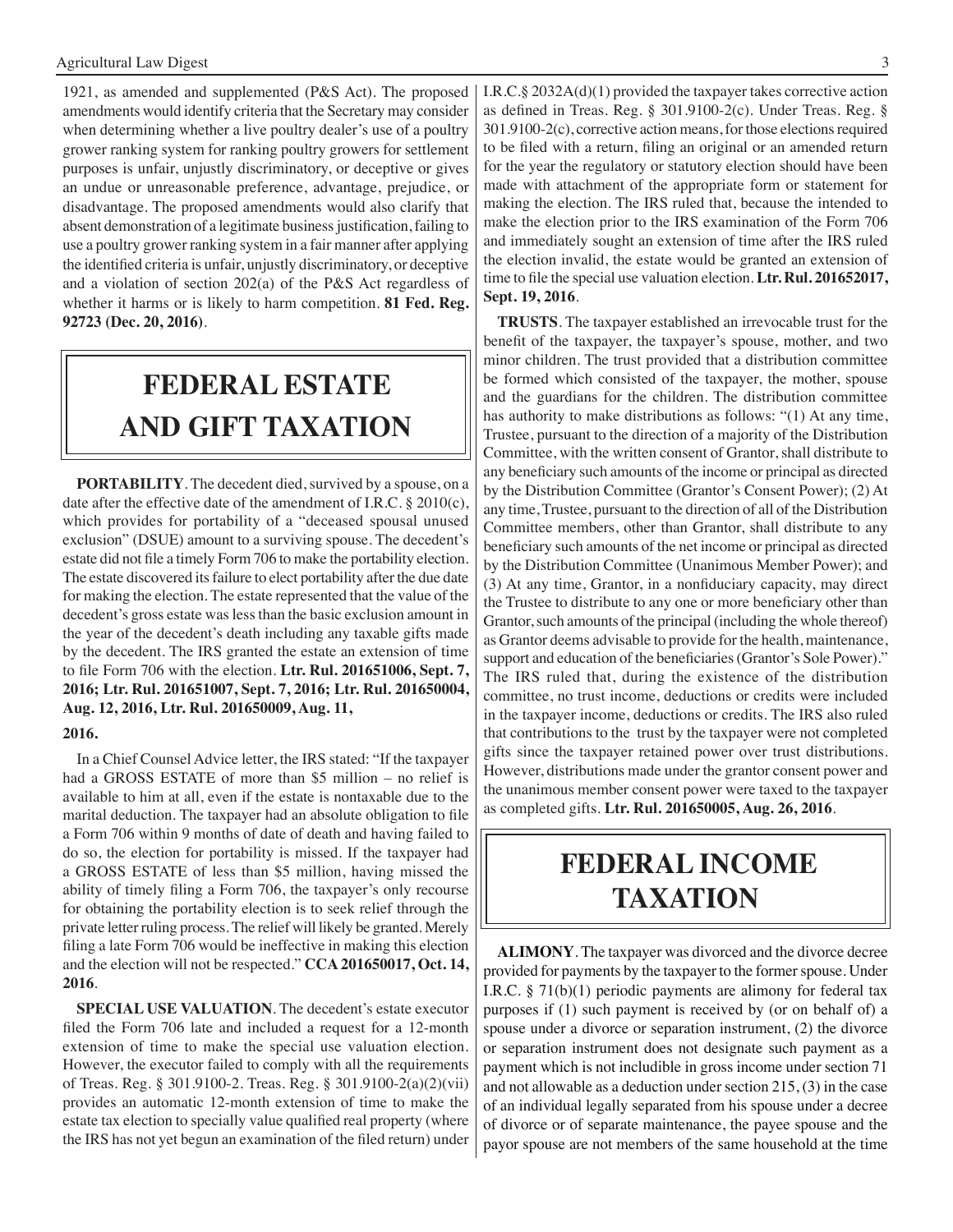such payment is made, and (4) there is no liability to make such payment for any period after the death of the payee spouse and there is no liability to make any payment (in cash or property) as a substitute for such payment after the death of the payee spouse. The divorce decree provided that the divorce court would not have jurisdiction to consider modification of the award; therefore, the IRS ruled that the payments could continue after the death of the former spouse and were not alimony for federal tax purposes. **Ltr. Rul. 201648001, July 26, 2016**.

**BUSINESS EXPENSES**. The taxpayer operated a network marketing business. The taxpayer claimed deductions for various business expenses, including a home office deduction, deduction for travel expenses, wages paid to the taxpayer's child, vehicle expenses, and meals and entertainment. To substantiate the home office expenses, the taxpayer provided only pictures of the rooms in the taxpayer's residence which the taxpayer claimed as used for the business. The taxpayer provided no evidence of the size of the house or the size of the rooms involved in the business. The court held that the photos did not establish that the rooms were used regularly and exclusively for the business activity, nor what percentage of the house was alleged to have been used for the business. The taxpayer provided a handwritten list of tasks performed by the taxpayer's son for the business. The court did not find the list credible and noted that the taxpayer did not issue a Form 1099 MISC to the son to report the payment of miscellaneous income; therefore, no deduction was allowed for the claimed wages. The taxpayer provided a written list of truck use in the business and some bank statements and receipts. However, the court held that such records did not meet the substantiation requirements of I.R.C. § 274(d) and were properly disallowed as deductions because the information did not include the business purpose of the travel, the miles involved, or the clients involved in each trip. Similarly, the deductions for meals and entertainments were disallowed because the handwritten list of activities did not include details of the business purpose or business relationship with the person involved in the meals. **Alexander v. Comm'r, T.C. Memo. 2016-214**.

**CAPITAL EXPENSES**. The taxpayer was an attorney in private practice who purchased a condominium leased to a third party. The lease required the taxpayer to make improvements to the property and the taxpayer hired a construction company to construct walls and modify the ceilings. The taxpayer filed returns for two years, claiming deductions for the cost of the improvements and the real estate agent fees. The IRS disallowed the deductions for the improvements and agent fee as capital expenses. The court agreed and held that the construction was more than a repair because it was a permanent improvement which increased the useful life of the unit. **Ekeh v. Comm'r, T.C. Summary Op. 2016-80**.

This case involved partnership-level proceedings subject to the unified audit and litigation procedures of the Tax Equity and Fiscal Responsibility Act of 1982. Three partnerships were involved in the growing of almonds and had each purchased the farm land used in their operations. Two of the partnerships borrowed money which was then loaned to the third partnership for the purchase of additional farm land. The partnerships incurred interest expense on

the loans used to purchase the farm land and incurred property taxes on the same land. The partnerships attempted to take current deductions for the interest and taxes paid on the farm land but the IRS assessed deficiencies, arguing that the interest and taxes had to be capitalized into the cost of the land. The court held that the interest on the loans used to purchase farm land for the growing of almonds and the property taxes on the same land had to be capitalized because the land was necessary and indispensable to the growing of the almond trees. However, the interest allocable to farm land used to grow row crops was currently deductible because the crops produced current income. **Wasco Real Properties I, LLC v. Comm'r, T.C. Memo. 2016- 224**.

**CHILD TAX CREDIT**. The taxpayers, husband and wife, were the parents of a disabled child who was 20 and 21 years of age for the two tax years involved. The taxpayers claimed a child tax credit based on the child's disability but the IRS denied the credit because the child was over age 17 in the tax years involved. The court acknowledged that, while the definition of qualifying child under I.R.C. § 24 used the definition under I.R.C. § 152 for purposes of the dependent deduction, the court held that I.R.C.  $\S 24(c)(1)$  added the requirement that the child must be less than 17 years old in order to be a qualifying child for purposes of the child tax credit. Therefore, the court held that the taxpayers were not entitled to the child tax credit for the tax years in which the child was 20 and 21 years old. The appellate court affirmed. **Polsky v. Werfel, 2016-2 U.S. Tax Cas. (CCH) ¶ 50,506 (3d Cir. 2016),** *aff'g per curiam***, 2015-1 U.S. Tax Cas. (CCH) ¶ 50,229 (E.D. Penn. 2015)**.

#### **CORPORATIONS**

 DISTRIBUTIONS. The IRS has issued proposed regulations that provide guidance regarding the distribution by a distributing corporation of stock or securities of a controlled corporation without the recognition of income, gain, or loss. The proposed regulations provide guidance in determining whether a corporation is a predecessor or successor of a distributing or controlled corporation for purposes of the exception under I.R.C. § 355(e) to the nonrecognition treatment afforded qualifying distributions, and they provide certain limitations on the recognition of gain in certain cases involving a predecessor of a distributing corporation. The proposed regulations also provide rules regarding the extent to which I.R.C. § 355(f) causes a distributing corporation (and in certain cases its shareholders) to recognize income or gain on the distribution of stock or securities of a controlled corporation. The proposed regulations affect corporations that distribute the stock or securities of controlled corporations and the shareholders or security holders of those distributing corporations. **81 Fed. Reg. 91738 (Dec. 19, 2016)**.

**DEPRECIATION**. The taxpayer was a corporation on the accrual method of accounting. In the tax years involved, the taxpayer placed in service qualified property, under I.R.C. §  $168(k)(2)$ , and made the election under I.R.C. §  $168(k)(2)(D)(iii)$ not to claim the 50 percent or 100 percent additional first year depreciation deduction, as applicable, for all classes of qualified property placed in service during those taxable years except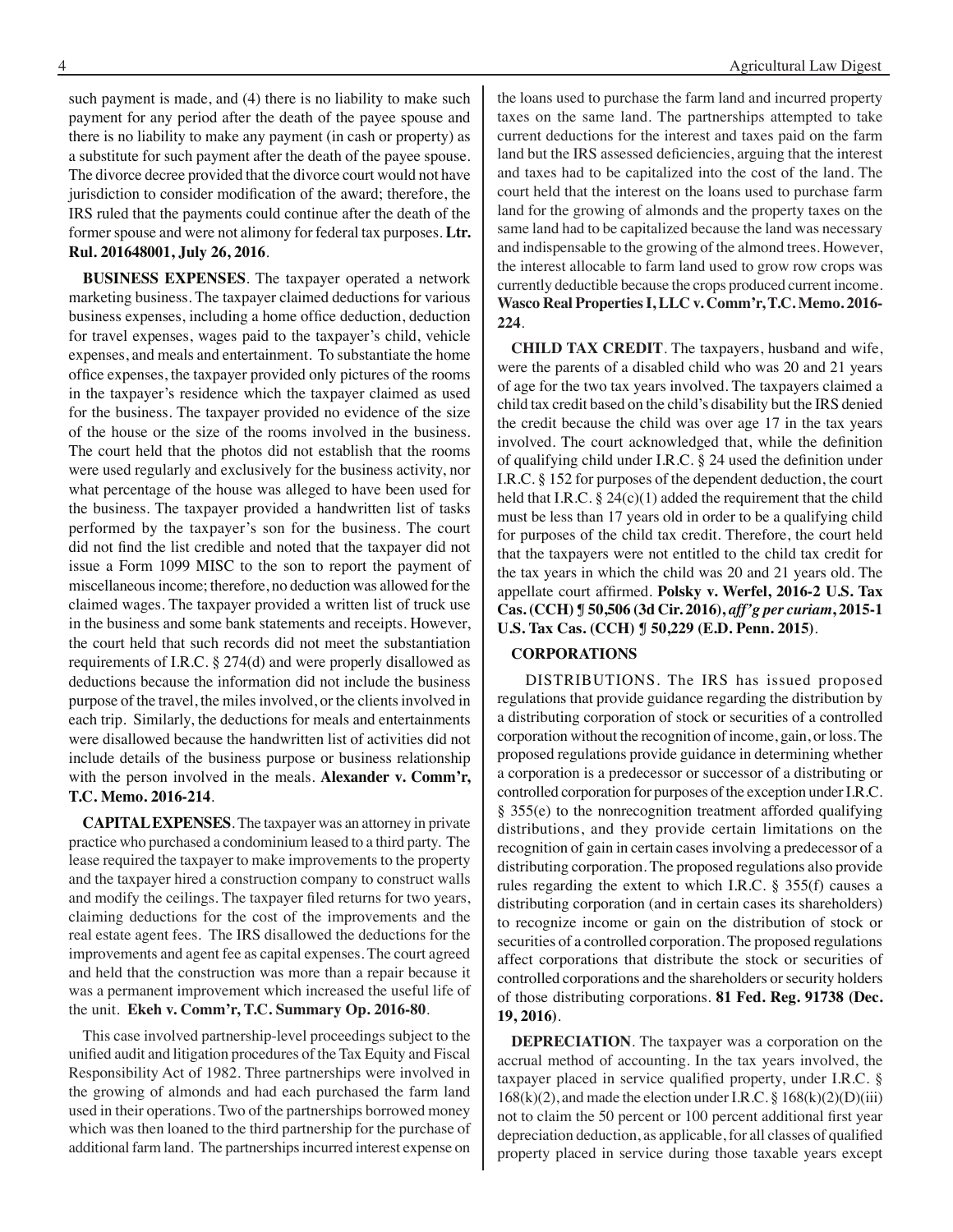5-year and 7-year property. However, the taxpayer failed to file the election statement identifying the classes of property subject to the election. The IRS granted the request for an extension of time to file the statements with amended returns within 60 days. **Ltr. Rul. 201649001, Aug. 25, 2016**.

**DISASTER LOSSES**. On December 2, 2016, the President determined that certain areas in Pennsylvania are eligible for assistance from the government under the Disaster Relief and Emergency Assistance Act (42 U.S.C. § 5121) as a result of severe storms and flooding which began on October 20, 2016. **FEMA-4292-DR.** Accordingly, taxpayers in the areas may deduct the losses on their 2016 or 2015 federal income tax returns. See I.R.C. § 165(i).

**EARNED INCOME TAX CREDIT**. During the tax year, the taxpayer did not earn any wages or business profits but sold some tools. The taxpayer reported the proceeds of the sale as taxable income under "wages, salaries, and tips" and claimed an earned income tax credit and a recovery rebate credit. The IRS denied the two credits, arguing that the taxpayer had no income subject to self-employment taxes. The court found that the taxpayer was not engaged in a trade or business of selling tools; therefore, the proceeds were not self-employment income. Because the taxpayer had no earned income, the court held that the taxpayer was not eligible for the earned income tax credit or the recovery rebate credit. **Berry v. Comm'r, T.C. Summary Op. 2016-81**.

**FOREIGN INCOME**. The taxpayers, husband and wife, had operated a camera store which sold foreign-made cameras. The taxpayers also provided sales consulting which produced commissions. The taxpayers owned bank accounts in Switzerland, Austria and Mexico. The taxpayer had the commissions and some of the proceeds of camera sales deposited in the Swiss bank account and transferred funds from that account to the bank accounts in Austria and Mexico. The taxpayer did not file income tax returns for 1999 through 2011 until 2011 but only for a few of the tax years. The taxpayers also did not file any foreign bank and financial account reports (FBAR) from 1999 through 2011 and filed the FBARs for a few years in 2011. In 2010, the taxpayers applied for participation in the Voluntary Disclosure Program and falsely listed all of the funds in the Swiss account as after-tax funds. They did not include a report on the Austrian or Mexican bank accounts. Taxpayers with interests in foreign bank accounts are required to report details about those accounts annually under 31 U.S.C. § 5314. Willful failure to file a report results in the maximum penalty of the greater of \$100,000 or 50 percent of the balance in the account at the time of violation. See 31 U.S.C. §§ 5321(a)(5)(C), 5321(a)(5)(D) (ii). The issue in this case was whether the taxpayers willfully failed to file the reports and were subject to the higher penalty. The court held that "willful" failure to report includes reckless disregard of a statutory duty and that the standard of proof is proof by a preponderance of the evidence. The court held that the taxpayers willfully failed to file several years of FBARs because (1) the taxpayers were reasonably sophisticated business people with experience in international sales, (2) the taxpayers kept the Swiss account secret and did not seek advice about disclosure requirements, (3) the taxpayers had actual knowledge of the

FBAR requirements which were mentioned in the income tax returns they filed, and (4) the taxpayers filed a false application for the Voluntary Disclosure Program. **United States v. Bohanec, 2016-2 U.S. Tax Cas. (CCH) ¶ 50,498 (C.D. Calif. 2016)**.

**HOBBY LOSSES**. The taxpayer was employed full time as a marketing and sales representative. The taxpayer also operated a racehorse activity which purchased, trained and raced horses in Washington and Oregon. From 2004 through 2014, the taxpayer had mixed success racing horses, with some horses not performing at all and some horses winning large numbers of races and prizes. However, each year produced a tax loss for the activity and the taxpayer was required to invest money from the marketing job in the horse racing activity. The court held that the activity was not operated with the intent to make a profit because (1) although the taxpayer kept separate and accurate records for each horse, the records were not used to adjust the activity to make it profitable and taxpayer had no business plan; (2) there were no profits over 20 years of activity; (3) although the taxpayer claimed that one horse could make the activity profitable in the future, the court held such evidence insufficient to show a profit motive over the prior years; (4) the annual losses offset income from other sources; and (5) although the taxpayer employed expert horse trainers, the taxpayer had no expertise and did not consult with experts on how to operate a profitable horse racing activity. **Carmody v. Comm'r, T.C. Memo. 2016-225**.

Although the taxpayer was otherwise fully employed, the taxpayer obtained a real estate broker's license and in 2010 and 2011 signed a total of four buyer-broker agreements to represent four buyers seeking real estate. However, no sales were made in 2010 or 2011 or any years before or after those tax years. The court held that the taxpayer did not operate the real estate activity with an intent to make a profit because (1) the taxpayer did not keep complete and accurate records and did not prepare a business plan; (2) the taxpayer did not spend a substantial amount of time on the activity; (3) the activity had no gross receipts or profits; (4) the losses from the activity offset income from the taxpayer's employment; and (5) the taxpayer received personal pleasure from the activity, particularly in trips made to Las Vegas which were charged to the activity. **Long v. Comm'r, T.C. Summary Op. 2016-88**.

**INNOCENT SPOUSE RELIEF**. The taxpayer and former spouse jointly owned several rental real estate properties and the former spouse owned several properties alone. The former spouse, however, solely ran the real estate activity with minimal participation by the taxpayer. The taxpayer had no access to the financial records of the real estate activity. After an audit, the IRS disallowed all the deductions of losses from the real estate activity claimed on three joint returns filed before the couple separated and the IRS assessed additional taxes and penalties. The taxpayer sought innocent spouse relief solely under I.R.C. § 6015(c). Although the IRS granted the relief, the former spouse challenged the IRS decision in the Tax Court. Under I.R.C. § 6015(c), the requesting spouse must: (1) have joined in the filing of a joint return for the year at issue; (2) be divorced or legally separated from the non-requesting spouse at the time relief is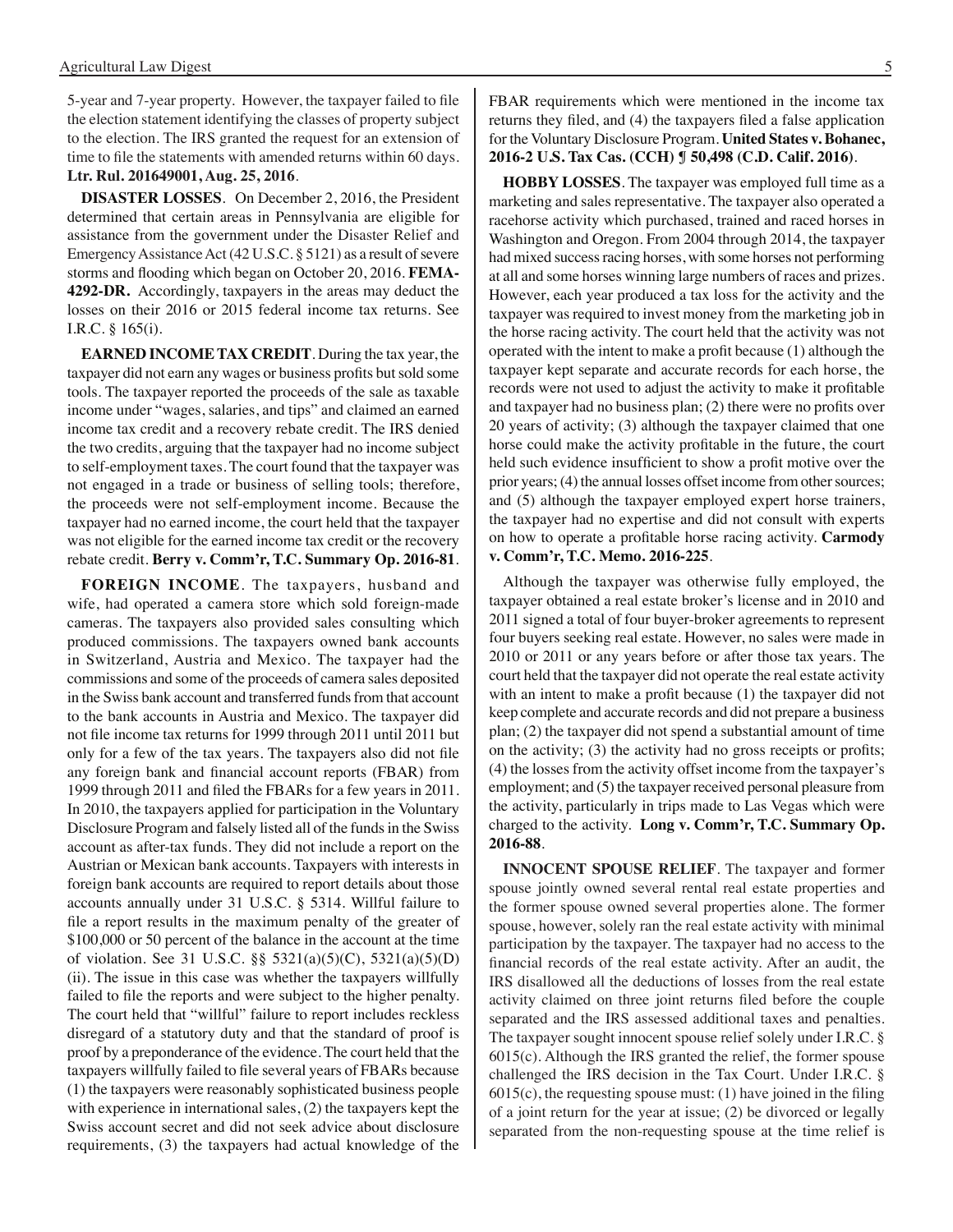sought; and (3) seek relief no later than two years after the date on which the IRS first commences collection activity for the year at issue. However, I.R.C.  $\S$  6015(c)(3)(C) denies relief if "the requesting spouse had actual knowledge of an erroneous item that is allocable to the non-requesting spouse." The court noted that the exception required the requesting spouse have "actual knowledge" and not merely reason to know about the erroneous item. In this case, the assessed taxes resulted from the IRS disallowance of most of the losses from the former spouse's real estate activity because the spouse did not qualify as a real estate professional. Thus, the issue was whether the taxpayer had any knowledge that the former spouse would not qualify as a real estate professional. The court held that the taxpayer did not have actual knowledge that the former spouse would not qualify as a real estate professional. The court noted that the taxpayer did not have any knowledge of federal tax law and had been told by a CPA that the former spouse qualified as a real estate professional. **McDonald v. Comm'r, T.C. Summary Op. 2016-79**.

**MILEAGE DEDUCTION**. The IRS has announced that the standard mileage rate for 2017 is 53.5 cents (reduced from 54 cents in 2016) per mile for business use, 14 cents per mile for charitable use and 17 cents (reduced from 19 cents in 2016) per mile for medical and moving expense purposes. Under *Rev. Proc. 2010-51, 2010-2 C.B. 883*, a taxpayer must reduce the basis of an automobile used in business by the amount of depreciation the taxpayer claims for the automobile. If a taxpayer uses the business standard mileage rate to compute the expense of operating an automobile for any year, a per-mile amount (25 cents per mile for 2017) is treated as depreciation for those years in which the taxpayer used the business standard mileage rate. If the taxpayer deducted the actual costs of operating an automobile for one or more of those years, the taxpayer may not use the business standard mileage rate to determine the amount treated as depreciation for those years. The 2010 revenue procedure also provides rules under which the amount of ordinary and necessary expenses of local travel or transportation away from home that are paid or incurred by an employee will be deemed substantiated under Treas. Reg. § 1.274-5 when a payor (the employer, its agent, or a third party) provides a mileage allowance under a reimbursement or other expense allowance arrangement to pay for such expenses. Use of a method of substantiation described in this revenue procedure is not mandatory and a taxpayer may use actual allowable expenses if the taxpayer maintains adequate records or other sufficient evidence for proper substantiation. **Notice 2016-79, 2016-2 C.B. 918**.

**NET OPERATING LOSSES**. The taxpayer was an attorney who filed returns for three years that reported net operating losses (NOLs). The taxpayer did not include with those returns an election to carry those NOLs forward instead of back to prior years. The taxpayer filed returns for a subsequent year which carried forward the NOLs to offset income in that year. I.R.C. § 172(b) requires NOLs to be first carried back to the prior two tax years before being carried forward to subsequent years, unless the taxpayer makes an election on a timely filed return to forego the carryback of NOLs. The taxpayer provided no evidence to support the existence of any NOLs and no evidence that the alleged NOLs were used up in prior tax years. The court found that the taxpayer failed to provide adequate evidence to support the claimed business expenses as actually paid or as a reasonable business expense. In addition, the lack of an election to carry forward the NOLs prohibited the use of the NOLs to reduce taxable income in subsequent years. Thus, the court disallowed the NOLs in the subsequent tax year. **Chaganti v. Comm'r, T.C. Memo. 2016-222**.

#### **PARTNERSHIPS**

 ELECTION TO ADJUST BASIS. The taxpayer was an LLC which elected to be taxed as a partnership. One of the members died during the tax year and the taxpayer failed to make the I.R.C. § 754 election to adjust the basis of partnership property. The IRS granted an extension of time to file an election to adjust partnership basis. **Ltr. Rul. 201649003, Aug. 23, 2016**.

PARTNER'S DISTRIBUTIVE SHARE. The taxpayer participated in two businesses with a brother, a car export business and an entertainment business. The taxpayer filed Schedule C and claimed various deductions for the two activities but the IRS challenged only the deductions for travel, meals and "other" expenses. Some of the claimed deductions were based on payments made by the taxpayer to reimburse the brother for payments made for one or both activities. The IRS disallowed the deductions because the taxpayer failed to provide proof that any of the payments were made as part of the businesses. The taxpayer argued that the taxpayer and brother were partners in the two businesses. Although the IRS had not evaluated the claimed deductions under partnership tax law, the court decided to treat the taxpayer as a partner in both businesses and evaluated the deductibility of the taxpayer's payments under partnership law. Under partnership tax law, a partner's share of partnership deductions is based on the partner's basis in the partner's partnership interest. Payments made on behalf of the partnership would increase the basis and distributions from the partnership decrease the basis. Thus, the issue in this case was whether the taxpayer had sufficient basis in the partnership interest to allow for the deductions or the claimed payments. The court held that the taxpayer could not deduct the payments because the taxpayer failed to provide evidence to determine the taxpayer's contributions to and distributions from the partnership that support any basis of the taxpayer's partnership interest. **Nwabasili v. Comm'r, T.C. Memo. 2016-220**.

 The taxpayer was a partner in two law firms. In 2011 the partnerships had income and filed a Form K-1 with the taxpayer showing the taxpayer's share of the partnerships' income. However, the firms were having financial difficulties and the taxpayer decided to forego payment of the taxpayer's distributive share so that it could be used to pay partnership expenses. The funds were used by the partnerships after 2011. The taxpayer had received professional tax advice which stated that the distributive share was still taxable to the taxpayer but the taxpayer decided to save the firms and "face the consequence." The taxpayer argued that, because the taxpayer did not receive any payments from the partnerships, the distributive share was not taxable. The court held that I.R.C. § 702 was clear that a partner's distributive share of partnership income was taxable to the partner whether or not the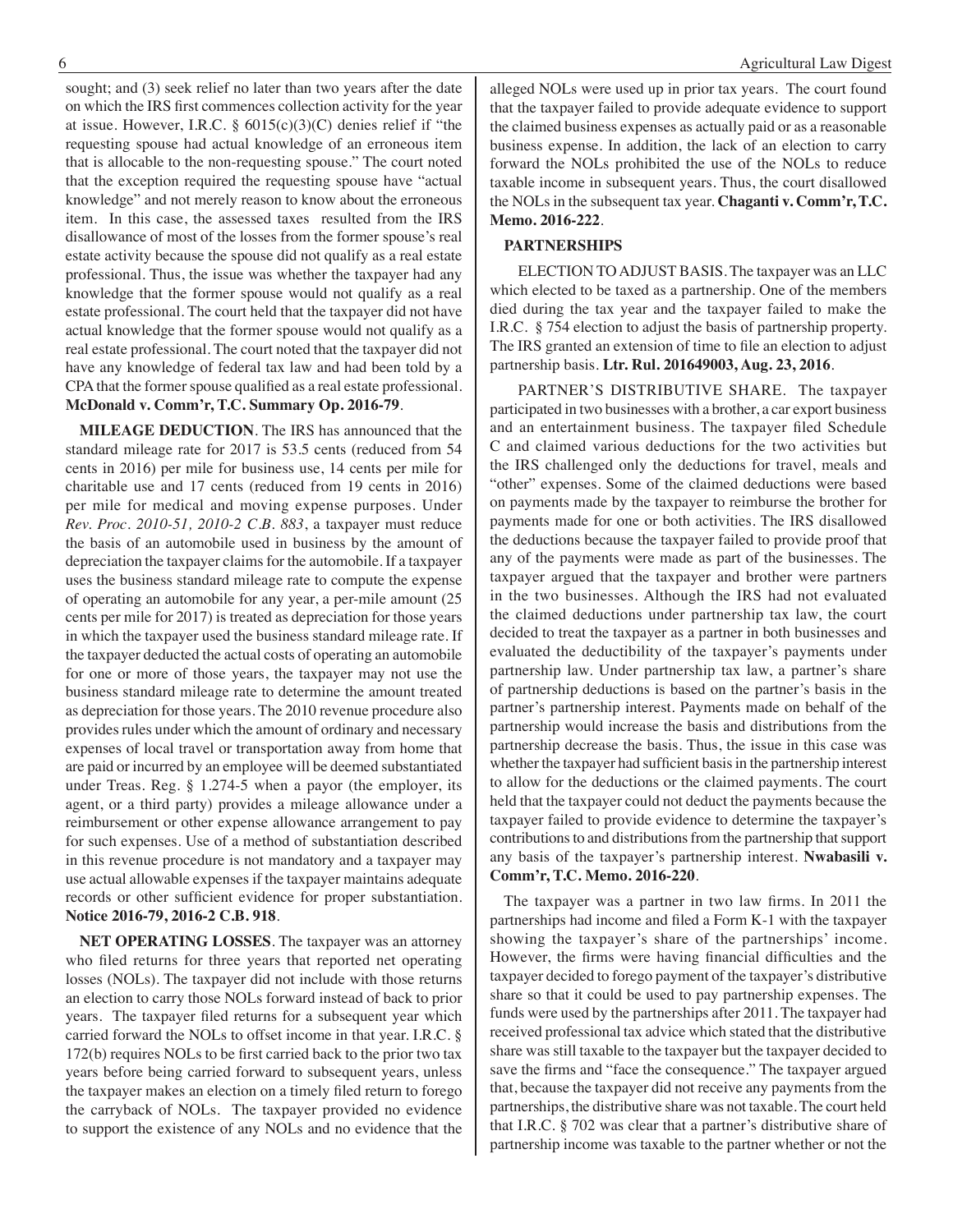**Memo. 2016-229**.

**PASSIVE ACTIVITY LOSSES**. The taxpayer was an attorney in private practice who purchased a condominium leased to a third party. The lease required the taxpayer to make improvements to the property and the taxpayer hired a construction company to construct walls and modify the ceilings. Because the unit had not yet begun to rent during the two tax years involved, the real estate activity produced two years of losses and the taxpayer claimed loss deductions for both years. The IRS disallowed the operating losses as passive activity losses. The court found that the taxpayer produced insufficient evidence of the time spent on the real estate activity, either through written records or personal testimony. Thus, the court held that the taxpayer failed to prove that the taxpayer met the requirements of a real estate professional as provided in I.R.C. § 469(c)(7)(B). **Ekeh v. Comm'r, T.C. Summary Op. 2016-80**.

**PENSION PLANS**. For plans beginning in December 2016 for purposes of determining the full funding limitation under I.R.C. § 412(c)(7), the 30-year Treasury securities annual interest rate for this period is 2.86 percent. The 30-year Treasury weighted average is 2.91 percent, and the 90 percent to 105 percent permissible range is 2.61 percent to 3.05 percent. The 24-month average corporate bond segment rates for December 2016, without adjustment by the 25-year average segment rates are: 1.55 percent for the first segment; 3.76 percent for the second segment; and 4.73 percent for the third segment. The 24-month average corporate bond segment rates for December 2016, taking into account the 25-year average segment rates, are: 4.43 percent for the first segment; 5.91 percent for the second segment; and 6.65 percent for the third segment. **Notice 2016-78, 2016-2 C.B. 914**.

**QUALIFIED DEBT INSTRUMENTS**. The IRS has announced the 2017 inflation adjusted amounts of debt instruments which qualify for the interest rate limitations under I.R.C. §§ 483 and 1274A:

| Year of Sale | 1274A(b)    | 1274A(c)(2)(A) |
|--------------|-------------|----------------|
| or Exchange  | Amount      | Amount         |
| 2017         | \$5,717,400 | \$4,083,800    |

The \$5,717,400 figure is the dividing line for 2017 below which (in terms of seller financing) the minimum interest rate is the lesser of 9 percent or the Applicable Federal Rate (AFR). Where the amount of seller financing exceeds the \$5,717,400 figure, the imputed rate is 100 percent of the AFR except in cases of sale-leaseback transactions, where the imputed rate is 110 percent of AFR. If the amount of seller financing is \$4,083,800 or less (for 2017), both parties may elect to account for the interest under the cash method of accounting. **Rev. Rul. 2016-30, 2016-2 C.B. 876**.

**QUARTERLY INTEREST RATE**. The IRS has announced that, for the period January 1, 2017 through March 31, 2017, the interest rate paid on tax overpayments remains at 4 percent (3 percent in the case of a corporation) and for underpayments remains at 4 percent. The interest rate for underpayments by large corporations remains at 6 percent. The overpayment rate for the portion of a corporate overpayment exceeding \$10,000 remains at 1.5 percent. **Rev. Rul. 2016-28, 2016-2 C.B. 805.**

**SELF-EMPLOYMENT TAX**. The taxpayer performed computer consulting services for one client over several years.

partner actually received any payments. Mack v. Comm'r, T.C. In 2013, the taxpayer also worked on the client's rural property performing odd jobs as well as computer tasks. The taxpayer reported the income on the 2013 tax return but did not pay selfemployment taxes on the income. The court held that the taxpayer was not an employee of the client and the income was subject to self-employment taxes. **Stinson v. Comm'r, T.C. Summary Op. 2016-82**.

#### **Safe Harbor interest rates January 2017**

|                                   |      | Annual Semi-annual Quarterly Monthly |      |      |
|-----------------------------------|------|--------------------------------------|------|------|
|                                   |      | <b>Short-term</b>                    |      |      |
| AFR                               | 0.96 | 0.96                                 | 0.96 | 0.96 |
| 110 percent AFR                   | 1.06 | 1.06                                 | 1.06 | 1.06 |
| 120 percent AFR                   | 1.15 | 1.15                                 | 1.15 | 1.15 |
|                                   |      | Mid-term                             |      |      |
| AFR                               | 1.97 | 1.96                                 | 1.96 | 1.95 |
| 110 percent AFR                   | 2.17 | 2.16                                 | 2.15 | 2.15 |
| 120 percent AFR                   | 2.36 | 2.35                                 | 2.34 | 2.34 |
|                                   |      | Long-term                            |      |      |
| AFR                               | 2.75 | 2.73                                 | 2.72 | 2.71 |
| 110 percent AFR                   | 3.02 | 3.00                                 | 2.99 | 2.98 |
| 120 percent AFR                   | 3.31 | 3.28                                 | 3.27 | 3.26 |
| Rev. Rul. 2017-02, I.R.B. 2017-3. |      |                                      |      |      |

**TAX RETURN PREPARERS**. The IRS has issued proposed regulations that modify existing regulations related to the penalty under I.R.C. § 6695(g) relating to tax return preparer due diligence. The regulations implement recent law changes that expand the tax return preparer due diligence penalty under I.R.C. § 6695(g) so that it applies to the child tax credit, additional child tax credit, and the American Opportunity Tax Credit, in addition to the earned income credit. **81 Fed. Reg. 87444 (Dec. 5, 2016)**.

**TAX SHELTERS**. The IRS has issued a notice concerning the tax treatment of syndicating conservation easement transactions that purport to give investors the opportunity to obtain charitable contribution deductions in amounts that significantly exceed the amount invested. The Notice provides an example of a transaction which is to be treated as a listed transaction for purposes of I.R.C. §§ 6111 and 6112 and Treas. Reg. § 1.6011-4(b)(2): "An investor receives promotional materials that offer prospective investors in a pass-through entity the possibility of a charitable contribution deduction that equals or exceeds an amount that is two and one-half times the amount of the investor's investment. The promotional materials may be oral or written. For purposes of this notice, promotional materials include, but are not limited to, documents described in § 301.6112-1(b)(3)(iii)(B) of the Regulations. The investor purchases an interest, directly or indirectly (through one or more tiers of pass-through entities), in the pass-through entity that holds real property. The pass-through entity that holds the real property contributes a conservation easement encumbering the property to a tax-exempt entity and allocates, directly or through one or more tiers of pass-through entities, a charitable contribution deduction to the investor. Following that contribution, the investor reports on his or her federal income tax return a charitable contribution deduction with respect to the conservation easement." Listed transactions are to be reported under Treas. Reg. § 6011-4 for each tax year in which the taxpayer participates in the transactions. **Notice 2017-10, I.R.B. 2017-4**.